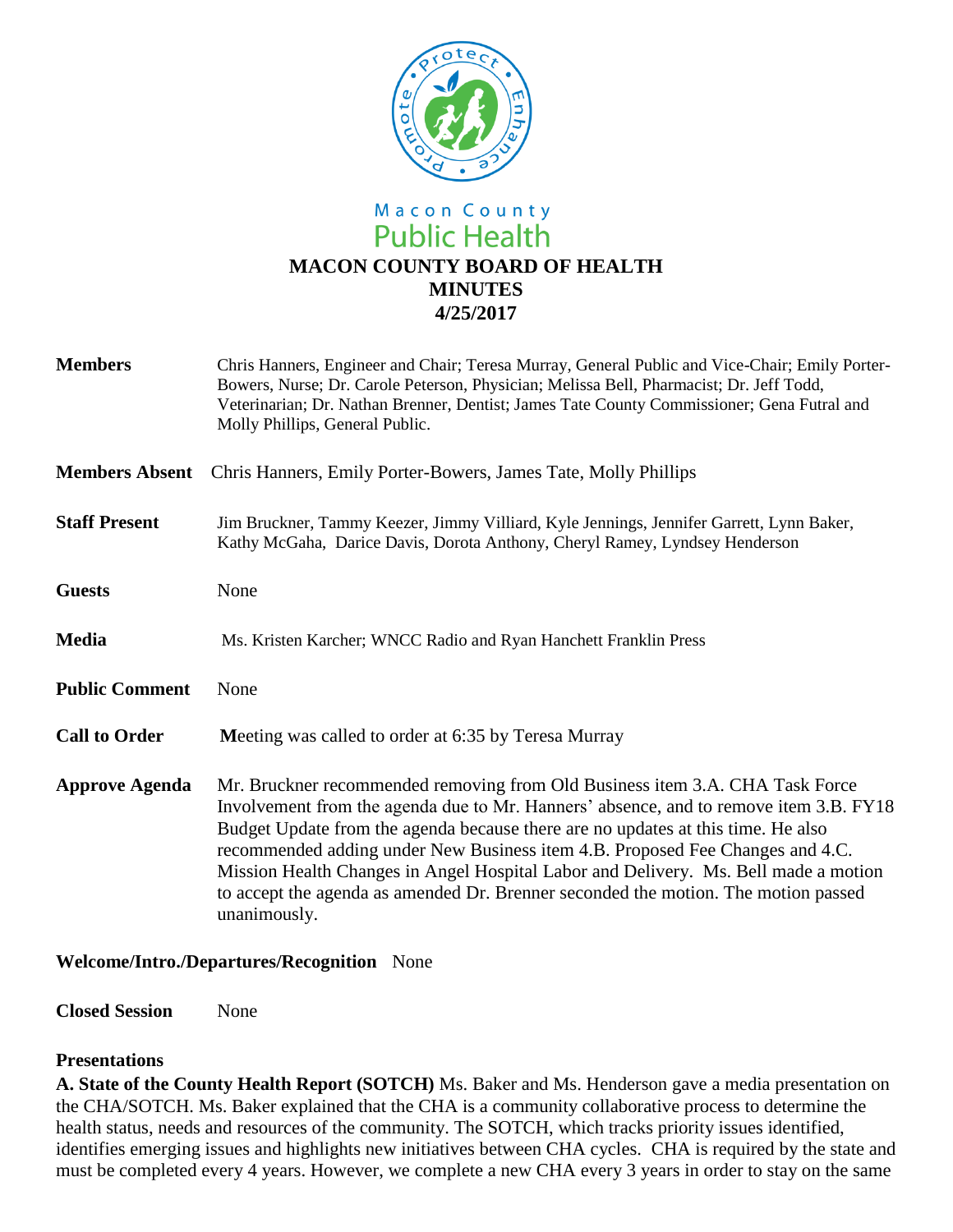cycle as the hospitals because they use this information for their health priorities. Macon County has partnered with MountainWise Regional to form MountainWise of Macon County. MountainWise is a stakeholders group with representatives from the community and throughout the county that works with the Macon County Public Health to develop, implement and track initiatives to improve the health of Macon County. Our current priorities are Heart Disease, Domestic Violence /Substance Abuse, and Economic Development. We use Results-Based Accountability to measure the effectiveness and progress of the priorities. Dr. Todd asked how the priorities were chosen. Ms. Baker said data is collected from Macon County, the region and the nation, DSS, and the school system. The data is then presented to the stakeholders group and through a prioritization process the community stakeholders chose the priorities. Mr. Bruckner further explained the process by adding that there are phone surveys and focus groups done to collect data over a 6 month period. Sixteen counties and thirteen hospitals work together in this process as well. An individual assessment and plan is made for each county. Ms. Futral asked how far in we are to these priorities and how long they are the priorities. Ms. Baker said we are in the second year of a three year cycle.

Lyndsey Henderson further explained the three priorities and said that the SOTCH is done every year that the CHA is not. The SOTCH identifies emerging issues such as morbidity and mortality rates and highlights new initiatives. The three priorities of the current SOTCH are Heart Disease, Domestic Violence/Substance Abuse and Economic Development.

Heart Disease is 90% preventable, yet remains the leading cause of death in Macon County. To help combat Heart Disease, MCPH is focusing on offering a free physical activity class and we offer Diabetes Prevention Program (DPP) classes. During Public Health month MCPH sponsored a 30 minute walk on the greenway. We also partner with the hospital helping sponsor Ladies Night Out once a month, offering services such as blood pressure checks and education on various health issues.

Domestic Violence/Substance Abuse was chosen as a priority due to the increase of DV incidents and the rise in abuse report numbers in recent years. Reach, along with the MountainWise of Macon County Task Force, has reviewed policies and protocols from throughout the state and nation. In reviewing these, we have taken note of positive attributes and will be developing a similar document for use with agencies in Macon County. We have reviewed the document and will be creating a similar document for our use.

Economic Development is the link between community health and economic Success. The Economic Development/Substance Abuse Task Force would like to offer a free exercise class and has looked at the steps to ensure the implementation of the class.

Ms. Henderson explained that the SOTCH helps us track any change in the baseline of priorities. Mr. Bruckner said two things happen with CHA priorities: priority objectives can take many years before we see a change and we try to get other community agencies/groups to lead these efforts and to take them over if the priorities don't make the list when we complete the next CHA.

**B. Annual Communicable Disease Report** Ms. Ramey referred everyone to the handout in their books. She said there 77 diseases that require mandatory reporting. All positive test results from any medical facility in the county must be reported to MCPH. Ms. Ramey reviewed a handout in detail. She explained that some of the "positive" results are not confirmed positives, but based on symptoms and preliminary tests they are assumed positive. She further explained the process of how and why we place patients in one program vs. a different program i.e. family planning, STD and so on. She said this could explain some of the increases in the positive cases.

Flu update- Ms. Ramey directed everyone to the copy of the flu update from the CDC website. The flu vaccine for the 16-17 season was 48% effective for flu strain A and 73% effective for flu strain B. We had an outbreak in a long term care facility in Macon County on Dec. 21 that lasted about 2 weeks. We reviewed all standard safety protocol with staff and all CDC recommendations were implemented. There have been no reported flu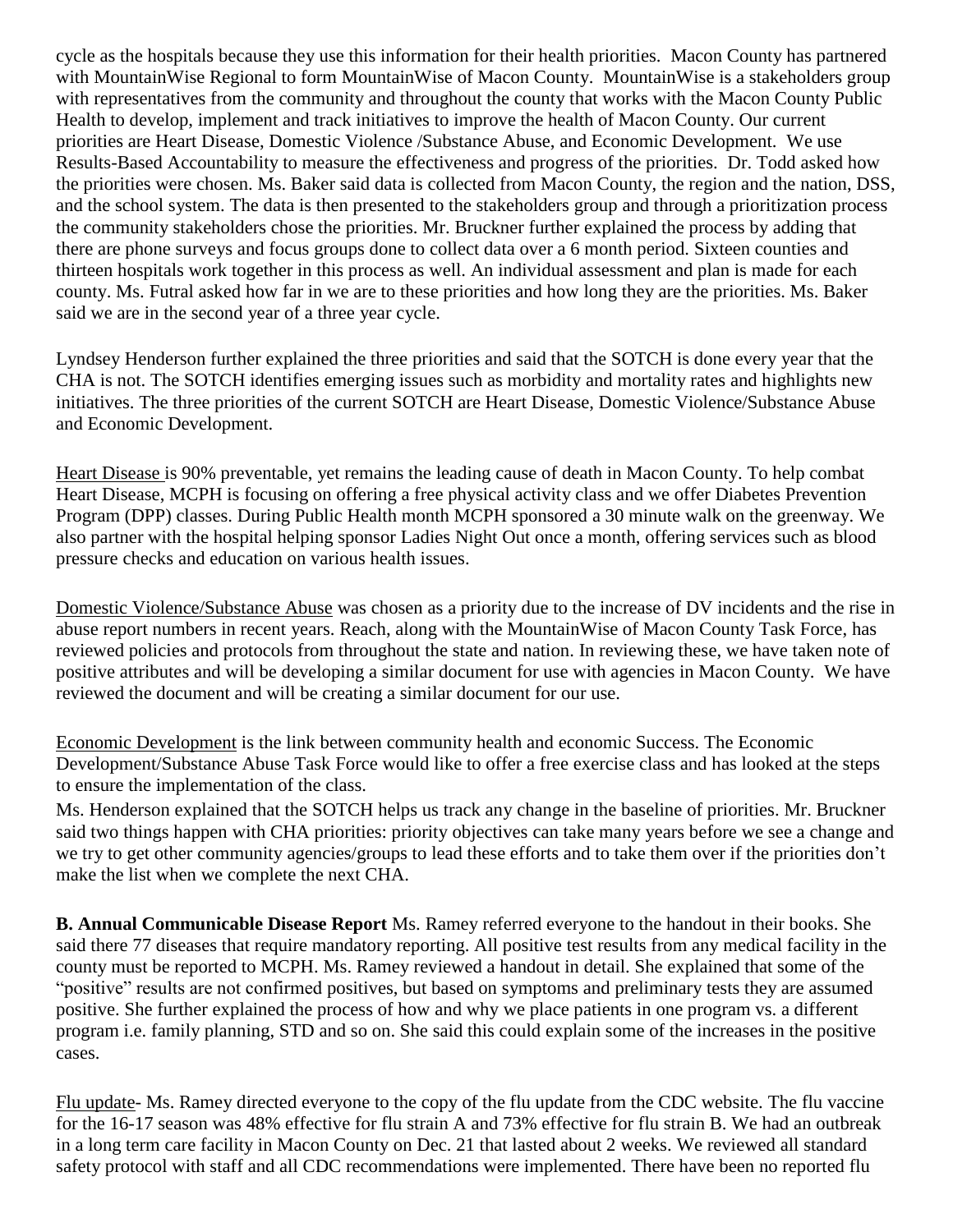deaths, quarantines or isolation orders in Macon County this flu season. Dr. Peterson asked if Hepatitis C is reportable. Ms. Ramey said that as of January 2017 Hepatitis C is now reportable.

**Approve Minutes of Previous Meeting** Dr. Brenner made a motion to approve the minutes as presented. Dr. Peterson seconded the motion. The motion passed unanimously.

## **Old Business**

**A. Community Health Assessment – Task Force Involvement** - Removed from agenda

# **B. FY18 Budget Update –** Removed from agenda

**C. FY17 Quarterly Budget Update –** Ms. Anthony gave a quarterly budget update. She asked everyone to review the handout included in their book. Our target for revenues and expenses to this point in the fiscal year is 75%. As of March 31st we had spent 67%. The reason for the lower spending is due in part to some vacant job positions and some purchasing that hasn't happened yet. As for revenues, we have generated 80%. The cost settlement has an impact on that number. The bottom line is we have spent 47.5% of County money. Ms. Anthony asked if there were any questions. Dr. Todd asked what a foreign travel fee is. Ms. Anthony explained that this line is for all of the vaccines required for foreign travel. Ms. Futral asked about the fee change in Primary Care that was voted on a few months ago. Mr. Bruckner explained that fees approved by the Board of Health also have to be Approved by the Board of Commissioners before they can be implemented and they were only approved a few weeks ago by the Commissioners so have only been in effect for a short time, not long enough to see a change in the numbers. She also asked why we are voting on fee changes again when it hasn't been very long since we last did it. Ms. Keezer explained that we have to bring fees to the Board for approval each time we experience a change in cost of providing the services. We also have to be conscious of who we serve. In this case, the fees that we charge the public for vaccinations are cost of the vaccine plus \$5. The extra \$5 is a small buffer to keep us from having to come to the Board even more often. She went on to explain that almost every time vaccines are ordered the prices have changed, so it is a regular occurrence to come to the Board for fee changes.

**D. Hepatitis C Program Update** Ms. Garrett referred everyone to the handouts in their books that she received while attending the Communicable Disease Conference along with Cheryl Ramey on April 5-7. The Epi Branch has taken the lead on Hepatitis C and Opioid use. Ms. Garrett reviewed all of the statistics in detail and further explained that there are 5.7 million people living with Hepatitis B or C in the United States. The most common ways of contracting Hepatitis B and C is through needle sticks that are infected, and transmission from mother to child during birth. Through census data it is believed that 110,000 people in NC may have acute or chronic Hepatitis C. That is a 500% increase in reported Hepatitis C. Acute Hepatitis C increase is associated with IV drug use and also because we are doing so much testing that we are identifying people that would have otherwise gone unnoticed. It is recommended that all baby boomers get tested at least one time for Hepatitis C. This is due to blood not being tested for Hepatitis C before the 1980's. Ms. Garrett also talked about TLC Treat, Link, Cure. The goals for TLC are to enhance surveillance, increase Hepatitis C testing for high risk persons, increase vaccination for Hepatitis A and B, Link HCV positive persons to healthcare and increase access to Hepatitis C treatment and cure. Hepatitis C became reportable in 2017. This affects young white people in rural communities. Carolina Hepatitis Academic Mentorship Program (CHAMP) is being piloted in WNC. This is a hepatitis telemedicine training program aimed at identifying primary providers in rural or difficult to reach locations and link them to academic medical centers for specialty care training. Sally Sutton is our new Hepatitis C Bridge counselor. The role of the bridge counselor is to educate people on living with Hepatitis C, link them to care and needed resources and follow them through care and cure. Ms. Garrett presented a copy of an informational paper that is placed throughout the Health Department and other local health facilities. This gives information on where and how a patient can receive more information about the Bridge counselor program. Ms. Garrett also said that there will soon be a way to buy syringes with Health Department money. Facts on opioids – The NC Secretary of Health is going to make opioids one of her top priorities. 50% of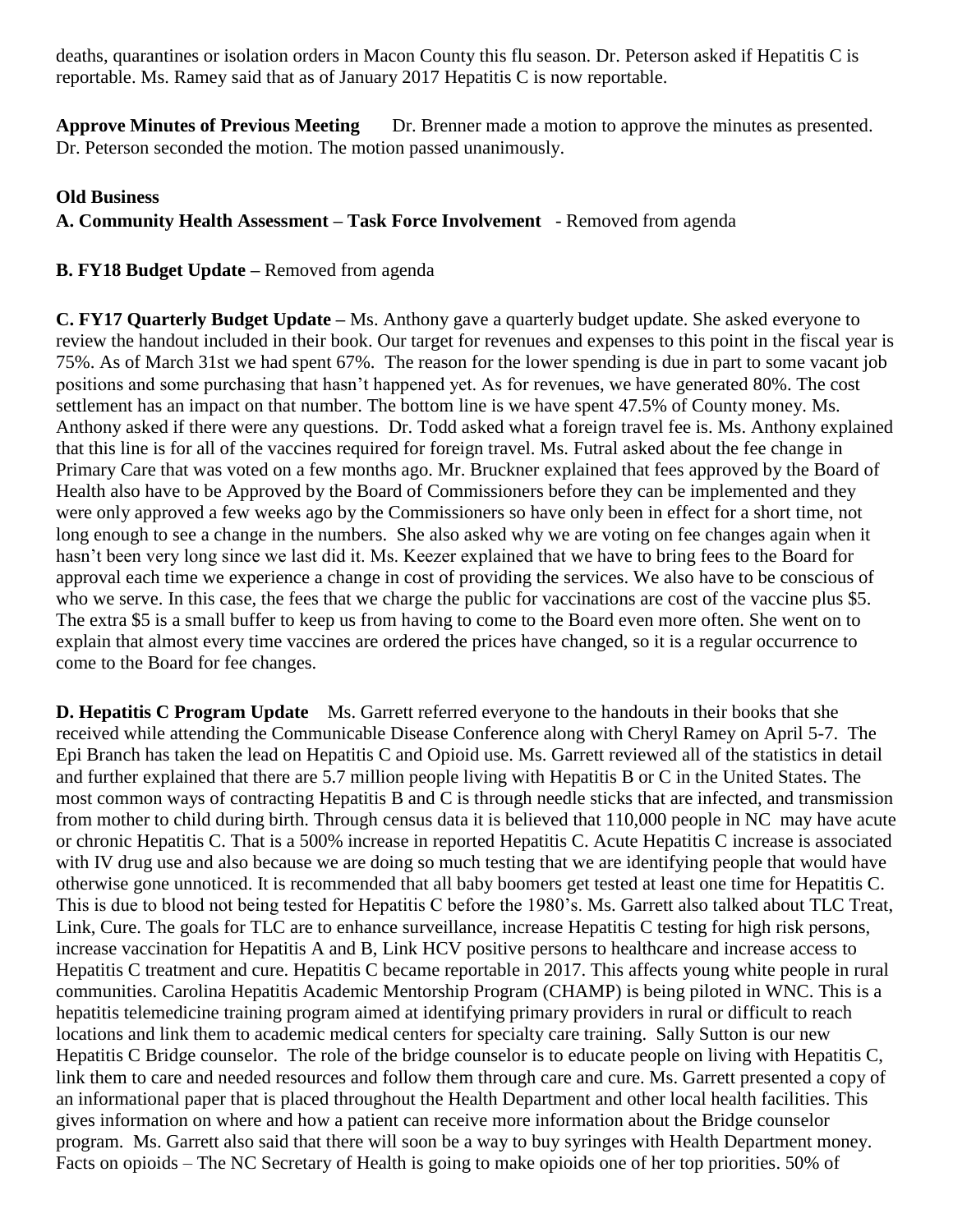unintentional deaths are opioid related. 91 people per day die from opioids. Ms. Garrett gave some additional information. She said Ms. Sutton is taking referrals for the Bridge counselor program and that the Blue Ridge clinic in Sylva is open again. Ms. Futral asked if opioid abuse is affecting economic development. Ms. Baker said the Substance Abuse task force has not moved to link the two together yet.

# **New Business**

**A. Comprehensive Plan** Mr. Bruckner was asked by the Planning Board to take on the health section of the county comprehensive plan. He explained that the County Comprehensive Plan is a plan to look at the needs of the County over the next 20 years. He said the first thing we did was ask the Planning Board to separate out health, seniors and childcare into three separate categories: 1. Health services/population health, 2. Youth and Families and 3. Older adult's (age 55 and up). DSS is taking the lead on the older adult's section. Mr. Bruckner talked about the Health impact assessment and explained that it was done by MCPH in the far 8 western counties. It was presented one and a half years ago and they won they won a NC American Planning Association annual award for the project. We are also using information collected in our most recent CHA to create the goals for the Comprehensive plan. We have had six meetings that ended up with the creation of 58 page (+/-) document explaining how we came to these conclusions: Capital needs include: Renovation of or construction of a new Health Department to meet current needs including additional meeting and training rooms for use by the Health Department, DSS and other County agencies. A facility large enough to collocate all County Human Services Departments/functions to include space for other groups like Mental Health. This would be much better for those we all serve. Other priorities include additional recreation areas for physical activity in the county (Scaly Mountain and Otto were identified as two places to add walking trails), renovation of the clinic space in Highlands, dedicated secure space in Nantahala for expanding public health services, access to walking trails/sidewalks in outer parts of the County, access to transportation services after 5pm and on weekends to recreation, access to healthy food i.e. funding farmers market vouchers, access to child and adult day care services, training for nurses in sexual assault investigation, additional health educators and health promotion activities, community mental health outreach coordinator, behavioral health staff for the Health Department, community tobacco coordinator in schools, additional school nurses. Mr. Bruckner has had conversations with Chris Baldwin, School Superintendent about additional school nurses. According to state statistics, Macon County has more nurses than the state average, but the problem is that the statistics don't take geography into account specifically the distance from one end of the county to the other. It takes close to an hour to drive to several of the county schools. Currently, SNFI funds help fund three nurse positions and 2 positions are funded by the Macon County. We have also mentioned the possibility of adding a school based health center once the renovations for a new high school are underway. We would also like a worksite wellness outreach coordinator, IT and better Wi-Fi access, expansion of charity tracker software used in the County. Senior services priorities include new facilities, broadband access within the county to connect individuals to family, doctor's offices and current events, broaden adult day care services and expanding access to public health programs. We will have this draft completed by the middle of May for the County. Mr. Bruckner will send out the document to the Board of Health once it is complete.

**B. Proposed Fees** Ms. Keezer referred everyone to the handout included with their books. She started out by explaining that the fees we charge for immunizations are the purchase cost plus a \$5 markup. She said we are asking to raise the fees because the purchase price has gone up and we will lose money if we don't. Ms. Futral asked if we had already done this recently. Ms. Keezer explained that we have to come to the Board every time there is a fee increase and that fees change all the time. Ms. Murray asked for a motion to approve the fees based on this proposal Dr. Brenner made a motion to approve the fees as presented. Ms. Bell seconded the motion. The motion passed unanimously.

C. Change to Missions OB/GYN program – Mission Hospital Systems has made a decision to modify the OB/GYN program by discontinuing labor and delivery services at Angel Hospital on July 14, 2017. Mr. Bruckner was asked by Mission to be on the committee to develop a plan for moving forward. This is not the first time labor and delivery hasn't been available Macon County. Mr. Bruckner is having a meeting with the Departments Leadership Team tomorrow morning to discuss options. We currently manage 100 plus prenatal